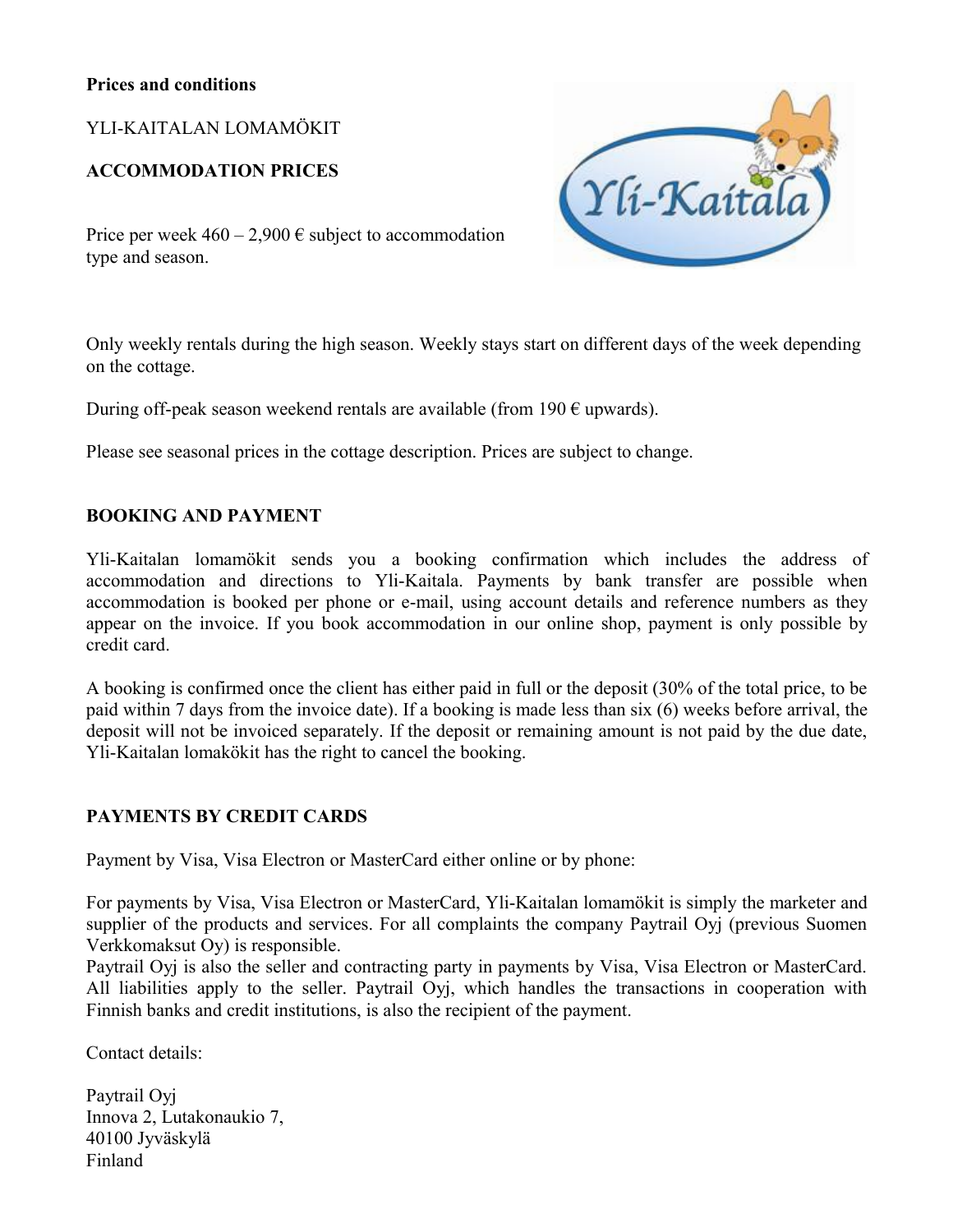Tel.: +358-(0)207 181830. Company ID (y-tunnus): 2122839-7

# **CANCELLATION OR BOOKING CHANGES**

Cancellations must be made in writing (letter or e-mail) to Yli-Kaitalan lomamökit. A cancellation will be considered as accepted only after Yli-Kaitalan lomamökit has sent the client a written confirmation of acceptance.

The deposit will not be returned if the customer cancels the reservation. Where the cancellation is made later than 42 days prior to arrival, the total sum (deposit + remainder) is to be paid. If the cottage has in the meanwhile rented to another guest at the same rate, only the deposit will be retained.

In case of sickness, accident or death of the guest or someone living in the same household the remainder can be reimbursed. These cancellations are to be made immediately and are to be attested in a reliable way such as doctor's certificate. If cancellation occurs during the stay, the remaining payment will not be reimbursed.

# **THE RIGHT OF YLI-KAITALA COTTAGES TO CANCEL A BOOKING**

In the case of force majeure, Yli-Kaitalan lomamökit may cancel a booking. In this case, the client is entitled to a full refund.

### **HOLIDAY COTTAGE ACCOMMODATION**

The key(s) to the cottage will be handed over to the client at the previously agreed time of arrival. In the case of a one-week stay, a cottage will be at the client's disposal from 16.00 (4 pm) on the day of arrival, to 12.00 (12 noon) on the day of departure. In the case of a weekend stay, the check-in time will be Friday afternoon at 16.00 (4 pm) ad check-out on Sunday evening at 16.00 (4 pm) or as otherwise agreed and pre-arranged. The rent covers accommodation, sauna and free use of a boat.

The rent for a cottage covers the furnishings (including mattresses, blankets and pillows), cooking and eating utensils in it, as well as fuel for heating, cooking and lighting purposes. Guests bring their own bed linen and towels or they can also rent them from Yli-Kaitalan lomamökit.

The client is responsible for cleaning the cottage during the rental period and on departure. Should the client fail to do so and the owner be obliged to clean the cottage before the next client arrives, the owner shall be entitled to make a supplementary charge of 70 - 160  $\epsilon$  for the cleaning (depending on the cottage type). The client can also hire the cleaning service from the owner.

Only the agreed number of persons are allowed stay in the cottage. The use of a tent or caravan on a holiday cottage plot is forbidden without the owner's permission.

### **COMPENSATION FOR DAMAGE CAUSED**

The guest is responsible for compensating any damage caused to the cottage or its contents by him/her during the occupancy directly to the owner.